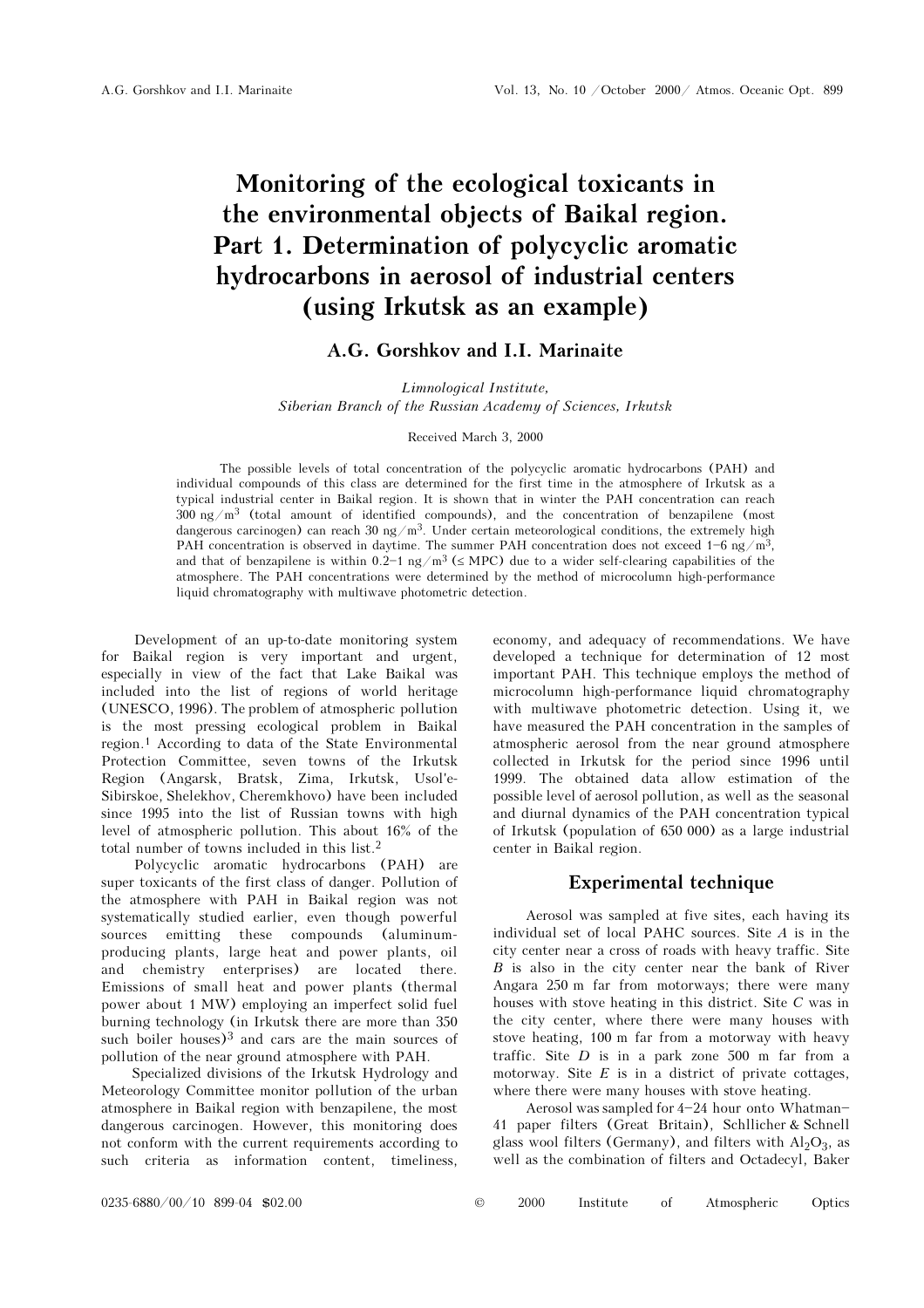cartridges. A Gebr. Becker, Wuppertal pump (Germany) with the productivity of  $4 \text{ m}^3/\text{h}$  was used for sampling. The volume of the pumped air was measured with a Schlumberger, Gallus 2000 controller (Germany). A probe with a filter was set at 2 to 10 m above the ground.

The PAH from filters were extracted three times by n-hexane in glass retorts (15 ml) on an ultrasonic bath (SANOREX TK-52, Bandelin electronic, Germany). Then the  $n$ -hexane was separated out from the obtained extracts with a rotor evaporator at 40°q , the residue was diluted in  $100-200$  μl of methanol, and the methanol solution was analyzed by the method of highperformance liquid chromatography (HPLC).

Extracts were chromatographed in a microcolumn liquid Milikhrom A-02 chromatograph (EkoNova, Novosibirsk, Russia) with a  $2 \times 75$  mm column and Nucleosil 5-C18 PAHC sorbent. The column efficiency against the chrysene peak was 5500 theoretical plates. Chromatographing conditions were as follows: eluent: methanol:water =  $65:35$  (A), acetonitrile:water =  $85:15$ (B); gradient:  $0-100\%$  18 min (A),  $100\%$  3 min (B); eluent flow rate of 0.2 ml/min; simultaneous photometric detection at 250, 260, and 290 nm; temperature of 45°q . Acetonitrile and methanol used for analysis had the purity "for HPLC.B

PAH peaks in chromatograms were identified using two parameters: containment time and spectral ratios of the areas of chromatographic peaks of individual PAH at 250, 260, and 290 nm. The PAH amount was determined by the method of external standardization with the use of Supelco Co standards. The measurement error did not exceed 20%.

## Results and discussion

The determined levels of the PAH concentration in the samples of atmospheric aerosol collected in different Irkutsk districts for three years are given in the Table. The extreme values and that averaged over 10 to 20 measurements are presented.

The maximum amounts of PAH from 25 to  $300 \text{ ng/m}^3$  (total concentrations of all identified compounds) are typical of the winter period. In summer, the total PAH concentration in the atmospheric aerosol is 20 to 100 times lower, and the concentrations of compounds  $1-2$ ,  $4-5$ , and 8 (see Note to the Table) only slightly exceed or do not reach the PAHC detection limit of our technique. At the concentration of the solid phase of aerosol from 40 to 260  $\mu$ g/m<sup>3</sup>, the content of PAH in the examined samples does not exceed 0.3%. Marked seasonal variations of both solid phase of aerosol and the relative content of PAH in it were found (Fig. 1).

| Sampling         | Month<br>(year)                | PAH                   |                                                                                                                                                                                                                                                                          |                 |                  |                 |                                                                              |                    |                                                                                                                                                                                                                                                                                                       |                   |                   |                                     |                             |
|------------------|--------------------------------|-----------------------|--------------------------------------------------------------------------------------------------------------------------------------------------------------------------------------------------------------------------------------------------------------------------|-----------------|------------------|-----------------|------------------------------------------------------------------------------|--------------------|-------------------------------------------------------------------------------------------------------------------------------------------------------------------------------------------------------------------------------------------------------------------------------------------------------|-------------------|-------------------|-------------------------------------|-----------------------------|
| site             |                                | $\mathbf{1}$          | 2                                                                                                                                                                                                                                                                        | 3               | 4                | 5               | 6                                                                            | 7                  | 8                                                                                                                                                                                                                                                                                                     | 9                 | 10                | 11                                  | Total                       |
| $\boldsymbol{A}$ | February<br>(1996)             | $14 - 28$<br>21       | $1.0 - 3.0$<br>2.0                                                                                                                                                                                                                                                       | $50 - 75$<br>62 | $42 - 57$<br>49  | $21 - 22$<br>21 | $18 - 22$<br>$\overline{20}$                                                 | $\frac{10-14}{12}$ | $7 - 11$<br>$\overline{9.0}$                                                                                                                                                                                                                                                                          | $18 - 22$<br>20   | $12 - 14$<br>8.0  | 11                                  | $11-12$ 200-280<br>240      |
| $\boldsymbol{B}$ | January<br>(1996)              | $1.0 - 3.0$           | ${}< 0.01$                                                                                                                                                                                                                                                               |                 |                  |                 | $\frac{25-37}{31}$ $\frac{26-52}{39}$ $\frac{5.0-10}{7.0}$ $\frac{8-20}{14}$ | $\frac{11-14}{12}$ | 5.0                                                                                                                                                                                                                                                                                                   | $10 - 18$<br>14   | 8.0               | $6.0-10$ $5.0-9.0$ $100-180$<br>7.0 | 140                         |
| D                | December<br>(1997)             | 6.0                   | $1.6-17$ 0.01-0.55 5.1-43 2.0-43 0.70-12 2.8-28<br>0.50                                                                                                                                                                                                                  | 15              | $-16$            | 3.7             | 11                                                                           | $1.8 - 23$<br>8.0  | $2.9 - 31$<br>11                                                                                                                                                                                                                                                                                      | $0.8 - 29$<br>4.0 | $0.8 - 10$<br>4.0 | 7.4                                 | $1.7 - 21$ $25 - 260$<br>90 |
| $\boldsymbol{D}$ | April<br>(1998)                | $\frac{0.1-2.0}{1.0}$ | $\frac{0}{2}$ < 0.01                                                                                                                                                                                                                                                     |                 |                  |                 |                                                                              |                    | $\underbrace{0.2-2.5}_{1.1} \ \underline{0.8-3.6}_{2.1} \ \underline{0.1-0.5}_{0.2} \ \ \underline{0.3-2.4}_{1.3} \ \ \underline{0.2-2.8}_{1.4} \ \ \underline{0.1-0.9}_{0.4} \ \ \underline{0.3-1.8}_{0.7} \ \ \underline{0.1-0.9}_{0.5} \ \ \underline{0.1-1.0}_{0.5} \ \ \underline{3.3-17}_{0.3}$ |                   |                   |                                     |                             |
| $\overline{D}$   | $June -$<br>July<br>(1997)     |                       | $0.02 \qquad < 0.01 \quad \frac{0.1-0.2}{0.08} \quad < 0.1 \qquad < 0.1 \qquad \frac{0.1-0.2}{0.07} \quad \frac{0.1-1.1}{0.25} \quad \frac{0.1-0.14}{0.03} \quad \frac{0.3-0.6}{0.16} \quad \frac{0.3-0.8}{0.17} \quad \frac{0.1-0.3}{0.12} \quad \frac{0.12-3.1}{0.94}$ |                 |                  |                 |                                                                              |                    |                                                                                                                                                                                                                                                                                                       |                   |                   |                                     |                             |
| $\overline{D}$   | $July -$<br>August<br>(1999)   |                       | $\frac{0.1-0.7}{0.3}$ $< 0.01$ $\frac{0.2-0.9}{0.5}$ $\frac{0.1-0.8}{0.4}$ $\frac{0.1-0.4}{0.2}$ $\frac{0.3-1.3}{0.6}$ $\frac{0.3-3.5}{1.4}$ $\frac{0.1-0.7}{0.3}$ $\frac{0.3-2.2}{1.0}$ $\frac{0.1-1.4}{0.7}$ $\frac{0.1-0.8}{0.5}$ $\frac{2.5-12}{5.8}$                |                 |                  |                 |                                                                              |                    |                                                                                                                                                                                                                                                                                                       |                   |                   |                                     |                             |
| $\overline{D}$   | October-<br>November<br>(1997) |                       | $\frac{0.1-1.2}{0.5} \frac{0.01-0.08}{0.06} \frac{0.1-3.4}{1.7}$                                                                                                                                                                                                         |                 | 2.0              | 0.7             | $\overline{2.4}$                                                             | $\overline{2.3}$   | $0.07-1.6$ $0.08-4.8$ $0.5-5.2$ $0.05-3.9$ $0.3-4.6$ $0.07-2.5$ $0.1-3.6$ $2.7-32$<br>1.8                                                                                                                                                                                                             | 2.2               | 1.0               | 1.4                                 | 16                          |
| D                | October<br>(1999)              | $0.4 - 1.1$<br>0.4    | ${}< 0.01$                                                                                                                                                                                                                                                               | 2.3             | $\overline{1.2}$ | 0.4             | 0.9                                                                          | $\overline{1.2}$   | $\underbrace{0.8-8.0}\underbrace{0.2-4.0}\underbrace{0.2-1.3}\underbrace{0.3-2.9}\underbrace{0.5-3.4}\underbrace{0.1-1.2}\underbrace{0.5-3.8}\underbrace{0.2-2.0}\underbrace{0.2-1.7}\underbrace{3.1-30}$<br>$0.4\,$                                                                                  | 1.4               | 0.7               | 0.6                                 | 9.5                         |

Table. Levels of PAHC concentration in the solid phase of aerosol, in  $ng/m<sup>3</sup>$ 

N o t e . PAH: phenanthrene 1, anthracene 2, fluoranthene 3, pyrene 4, benzo[a]anthracene 5, chrysene 6, benzo[b]fluoranthene 7, benzo[k]fluoranthene 8, benzapilene 9, benzo[g,h,i]perylene 10, indeno[1,2,3-c,d]pyrene. Dibenzo[a,h]anthracene was not detected in all aerosol samples. The detection limit for compounds 1,  $3-7$  is 0.1 ng/m<sup>3</sup>; that for compound 2 is 0.01 ng/m<sup>3</sup>; and the limit for compounds 8-11 is 0.2 ng/m<sup>3</sup> for samples of 100 m<sup>3</sup>.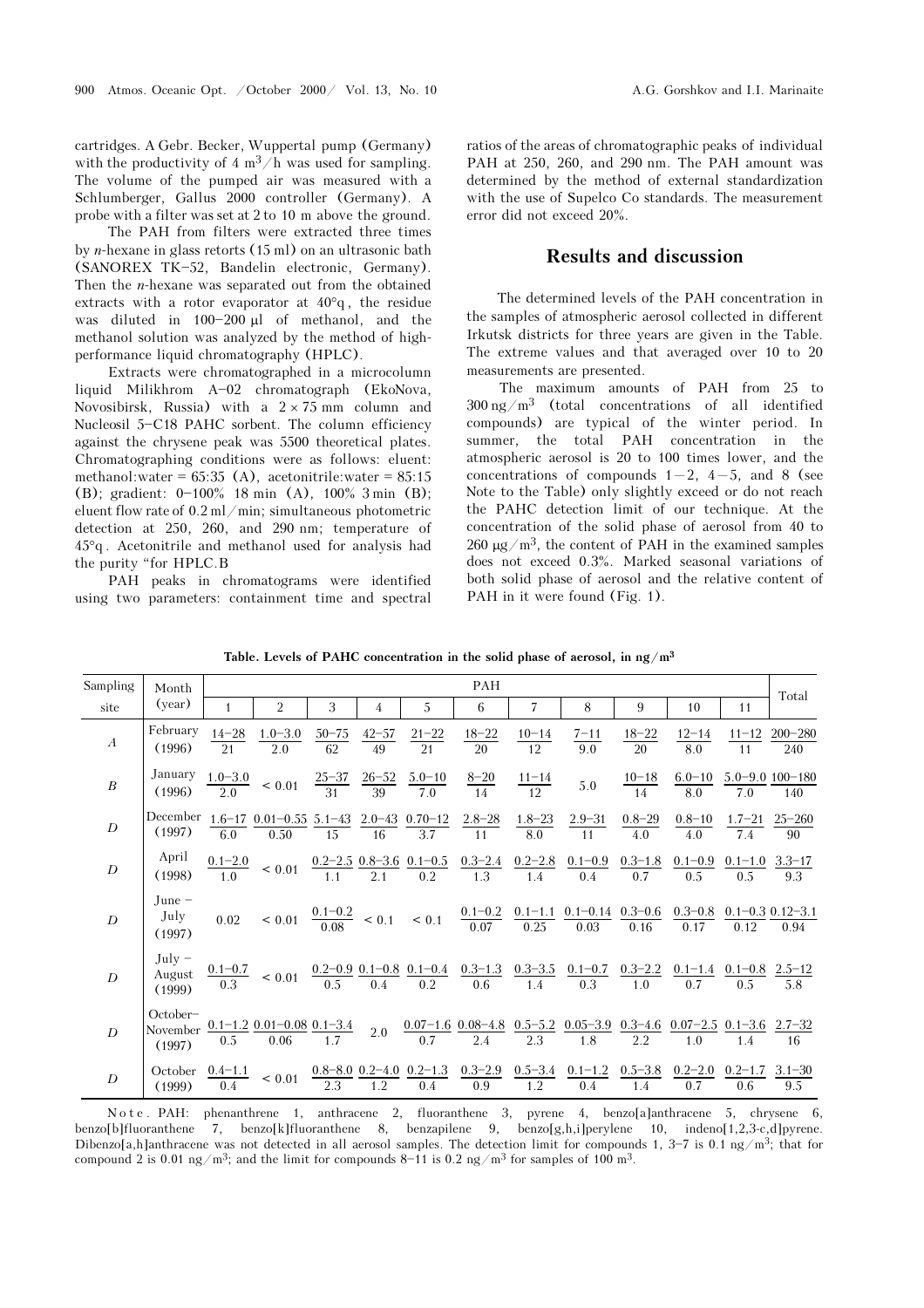

Fig. 1. Total amount of the solid phase of aerosol, in  $\mu$ g/m<sup>3</sup>, and total content of PAHC in it, in  $\%$ . Sampling site D, 1998-1999.

The maximum concentration of the solid phase occurs in spring, whereas the maximum content of PAHCs in it is observed in winter.

Significant difference in the PAHC concentration in winter and summer is connected with the following:

(=) heat sources operate more intensely in the cold season;

(b) since November until March the anticyclonic weather is established in the region under study; this weather is characterized by weak winds, strong nearground temperature inversions, and frequent fogs<sup>1</sup> that favor keeping of the high level of atmospheric pollution;

(c) the phase equilibrium between the content of PAH in the solid and gas phases of aerosol shifts toward the latter as the ambient temperature increases from  $-20$  to  $25^{\circ}q$ ; as a result, PAH transform fully (phenanthrene and anthracene) or partially (fluoranthene and pyrene) into the gaseous component of the atmospheric air.4

Sampling of aerosol in summer with a combination of the filters and the cartridge for recovery of PAHCs from the gas phase showed that the probability of PAHCs slipping through the filter could reach 35%. Thus, the total concentration of PAH in the gas and solid phases in summer could reach  $10-15$  ng/m<sup>3</sup>. Nevertheless, this value is still  $10-15$  times lower than that in the winter period. This result allows the conclusion that the main factors determining the low level of PAH in summer are smaller volume of emissions of these substances and the far higher selfcleaning capability of the atmosphere.

Three compounds prevail in the total mass of PAH identified in the solid phase of aerosol sampled in the winter period. They are phenanthrene, pyrene, and fluoranthene. Their total amount reaches a half of the total mass of detected PAH, whereas the relative concentration of benzapilene is  $4-10\%$  ( $4-22$  ng/m<sup>3</sup>, 4-22 MPC). The concentrations of PAH and relations between them depend significantly on the sampling site, i.e., on the local sources of pollution. The profile of an aerosol sampled at the site  $E$  (district of private

cottages) differs markedly by high content of benz[g,h,i]perylene and the absence of anthracene and pyrene (Fig. 2).



Fig. 2. Concentrations of individual PAH normalized to the content of benzapilene in aerosol sampled at different districts of Irkutsk. January-February 1996 (for compound numbers see the Table).

In this district, the main sources of PAH are stoves. In the central part (sites  $A$  and  $B$ ), the main pollution sources are car exhausts, so the PAH profiles for these sites are similar.

To estimate the diurnal dynamics of PAHC concentration in aerosol, we have analyzed the samples taken at the sites  $A$  and  $B$  under two meteorological situations:

Situation 1:  $t_{\text{night}} = -30 ... - 40^{\circ}q$ ,  $t_{\text{day}} = -25 ...$  $-30°q$ , thick fog in the morning;

Situation 2:  $t_{\text{night}} = -15 ... -20^{\circ}q$ ,  $t_{\text{day}} = -7 ...$  $-12°q$ , snowfall during day or night.



Fig. 3. Diurnal dynamics of the total PAH concentration (1) and the concentration of benzapilene (2) in aerosol of Irkutsk. Sampling sites  $C$  and  $D$ , sampling periods: from 7:00 to 11:00 a.m. (m), from 11:00 a.m. to 4:00 p.m. (d), from 4:00 p.m. to 10:00 p.m. (e), from 10:00 p.m. to 7:00 a.m. (n); January 1999.